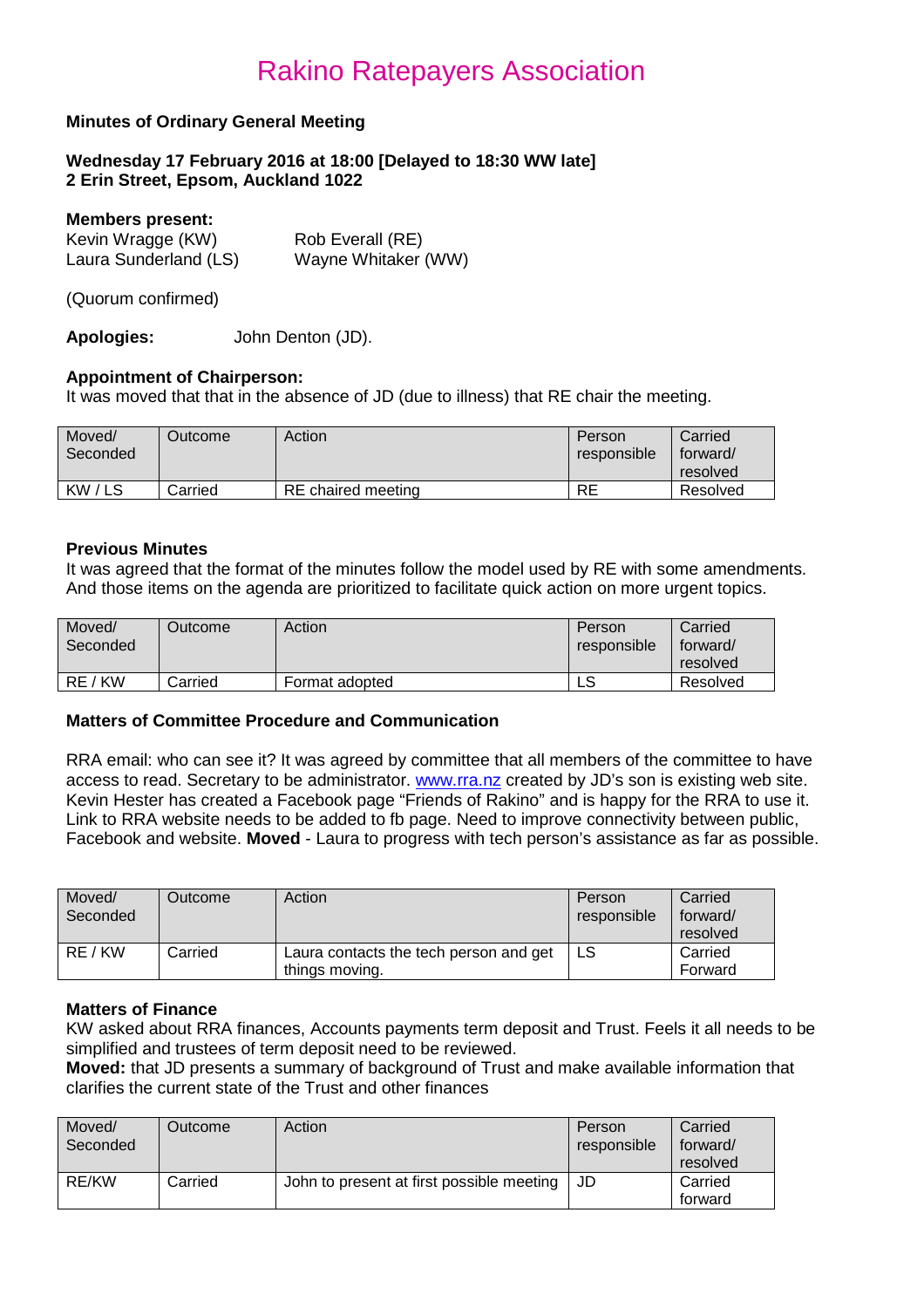**Fire Extinguishers:** approx. 25 units made available at no cost via Tim Sheehan (c/o Sky City). The units cannot be resold but are considered serviceable by the manufacturer as long as the indicator dial shows the green segment. This must be explained when they are distributed. As these units are the result of a rolling five-year rotation/replacement policy, additional units may be available in coming years.

| Moved/<br>Seconded | Outcome | Action                                                                                                                                                                 | Person<br>responsible                                                 | Carried<br>forward/<br>resolved |
|--------------------|---------|------------------------------------------------------------------------------------------------------------------------------------------------------------------------|-----------------------------------------------------------------------|---------------------------------|
|                    | Carried | RE to liaise and get to Island and liaise<br>with Hank Postmaa.<br>One large fire extinguisher allocated to<br>each fire lord unit.<br>LS to write 'Thank you' letter. | <b>LS Letter</b><br><b>RE</b> collect<br>and deliver<br>Extinguishers | Resolved                        |

Payment for West Bay stairs to be paid direct into Mark's bank account.

| Moved/<br>Seconded | Outcome | Action            | Person<br>responsible | Carried<br>forward/<br>resolved |
|--------------------|---------|-------------------|-----------------------|---------------------------------|
| KW/LS              | Carried | Wayne to arrange. | <b>WW</b>             | Resolved                        |

Outlay made on behalf of RRA initiatives to be reimbursed ASAP.

**Moved**: in minutes when expenditure is authorised, payment is also authorised in same sum.

| Moved/<br>Seconded | Outcome | Action                        | Person<br>responsible        | Carried<br>torward/<br>resolved |
|--------------------|---------|-------------------------------|------------------------------|---------------------------------|
| LS/KW              | Carried | Future payments made a.s.a.p. | <b>WW</b><br>LA <sub>1</sub> | Resolved                        |

The expenditure for Dragon Boat repairs and other sundries be reimbursed to RE.

| Moved/<br>Seconded | <b>Dutcome</b> | Action        | Person<br>responsible | Carried<br>forward/<br>resolved |
|--------------------|----------------|---------------|-----------------------|---------------------------------|
| ∟S/ KW             | Carried        | WW to deposit | <b>WW</b>             | Resolved                        |

**Moved:** that ad hoc expenditure on behalf of the committee under \$200 can be left to the Committee members' discretion.

| Moved/<br>Seconded | Outcome | Action                                                                                 | Person<br>responsible | Carried<br>forward/<br>resolved |
|--------------------|---------|----------------------------------------------------------------------------------------|-----------------------|---------------------------------|
| KW / WW            | Carried | Future expenditure under \$200 given<br>umbrella approval for approved<br>initiatives. | All<br>committee      | Resolved                        |

Ferry: What is A.T.'s arrangement with Belaire Ferry services i.e. passenger numbers "being under 350"

**Moved:** KW-JD-RE to meet with A.T. and establish what the parameters of service are and discuss potential alternative services to replace the monthly Wednesday service.

RE concerned that JD not be cut out, LS concerned that KW act in a civil manner who responded that he only deals robustly with idiots.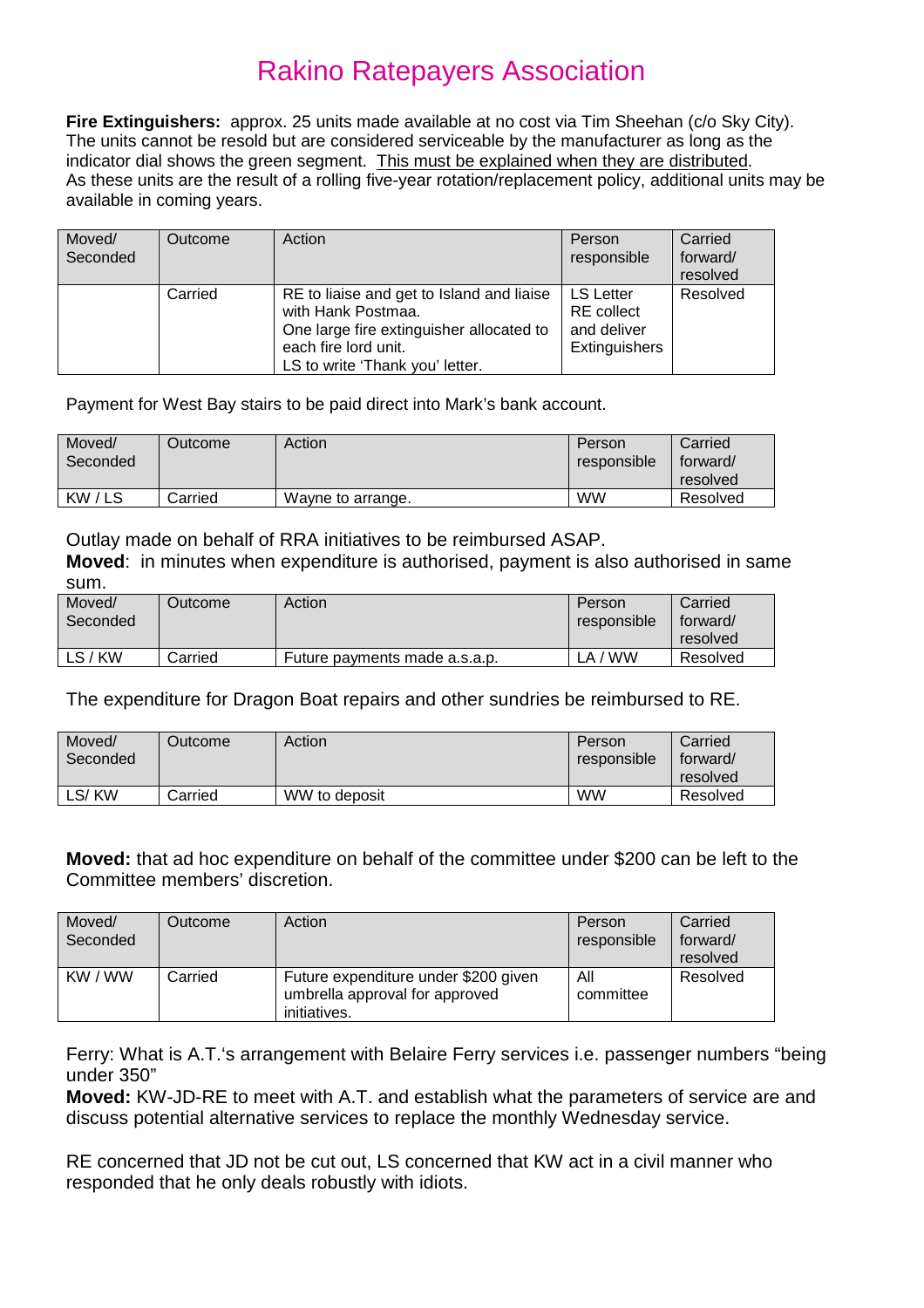RE to write to A.T. and explain delay and arrange a meeting with the intention of facilitating discussion of future services.

| Moved/<br>Seconded | Outcome | Action                     | Person<br>responsible | Carried<br>forward/<br>resolved |
|--------------------|---------|----------------------------|-----------------------|---------------------------------|
| WW/LS              | Carried | RE KW JD to meet with A.T. | JD KW RE              | Carried<br>forward              |

Signage: Steven Thomas has prepared simple signs for West Bay walkway. RRA proposes to use DOC-style sign with modifications. Formal pathway to Wallis Reserve needs to be established and signage provided.

RRA to look at mowing contract as several DOC areas need to be mowed.

| Moved/<br>Seconded | Outcome | Action                                                                     | Person<br>responsible | Carried<br>forward/<br>resolved |
|--------------------|---------|----------------------------------------------------------------------------|-----------------------|---------------------------------|
|                    |         | KW to review signage and present<br>proposals for discussion and feedback. | <b>KW</b>             | Carried<br>Forward              |

**Land owners registry**: To provide RRA with a mandate we would like to contact all ratepayers. RRA to contact council and provide adequate reasons to obtain Strategic planning and review of island services, including fire, Road Safety, access to emergency services, etc.

| Moved/<br>Seconded | Outcome | Action                             | Person<br>responsible | Carried<br>forward/<br>resolved |
|--------------------|---------|------------------------------------|-----------------------|---------------------------------|
|                    | Carried | KW to contact council and get list | <b>KW</b>             | Carried<br>Forward              |

**A.T. Land Licence To Occupy:** Summarised in RE's email. \$1000 Application fee paid and to be reclaimed from WMIF grant. Approximately \$1000 plus GST more to be spent on legal fees with A.T. lawyers. RRA Committee agreed that it needs its own legal representation to check over terms of Licence/Lease.

An 'Island friendly' lawyer to be found, preferably a local. KW identified a potential candidate in Craig Langstone.

**Moved:** That RRA will proceed with the legal process and costs to obtain the licence/lease. Solicitor to represent RRA interests to be confirmed.

| Moved/<br>Seconded | Outcome | Action                                                           | Person<br>responsible | Carried<br>forward/<br>resolved |
|--------------------|---------|------------------------------------------------------------------|-----------------------|---------------------------------|
| RE / KW            | Carried | RE to contact Craig Langstone re legal<br>representation for RRA | <b>RE</b>             | Carried<br>forward              |

**Bokashi Bins**: 39 of 40 are sold, 1 delivery pending. Need 10 Spare for 'swappers' and additional sales.

Rob has confirmed that RRA can claim quarterly for reimbursement from the WMIF grant / Auckland Council.

LS to Email WW with amount RE owed for personal expenses and payment to be made ASAP.

**Moved:** That RE order 10 more sets of bins and 20kg of Zing and that the Zing be resold at \$10/1kg bag from stock to be held on the island.